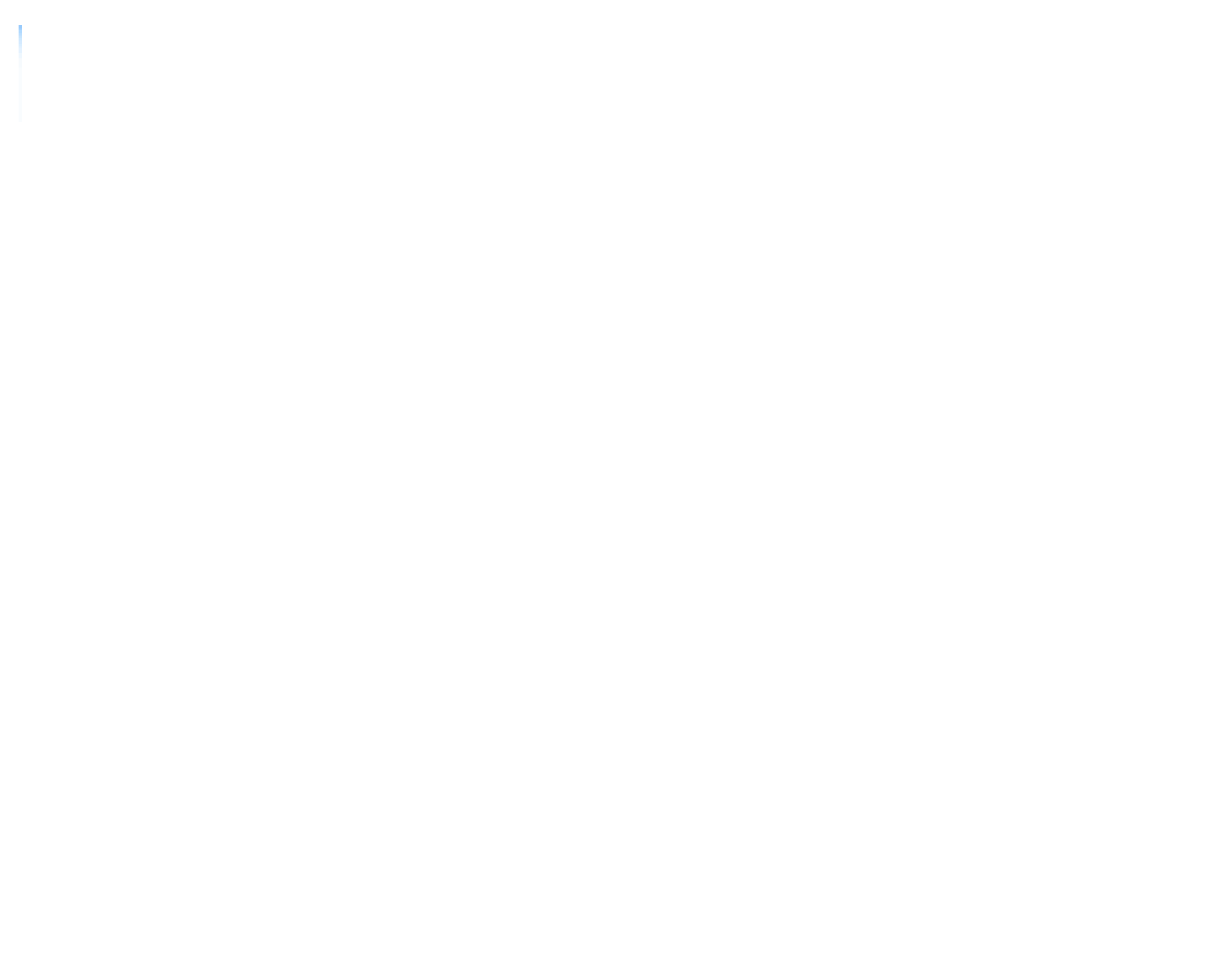| <b>Permit Number</b>                                                | <b>Location Address</b>                                           | <b>Issue Date</b> | Owner                            | Phone         | Contractor                                 | <b>Phone</b>   | <b>Valuation</b> | Sq Ft |
|---------------------------------------------------------------------|-------------------------------------------------------------------|-------------------|----------------------------------|---------------|--------------------------------------------|----------------|------------------|-------|
| CSAE-8-16-8351                                                      | DDONSTONE SUB GREEN SPAC                                          | 11/28/2017        | laddonstone, LLC Rosf Haddonston |               | <b>Brandon Fowler</b>                      | (678) 863-1896 | 1,000            | 0     |
|                                                                     | Totals For COM Stand Alone E New Electrical Service : 3 Permit(s) |                   |                                  |               |                                            |                | 43,200           | 0     |
|                                                                     | <b>COM Stand Alone M Gasline - Reconnect Only</b>                 |                   |                                  |               |                                            |                |                  |       |
| CSAM-11-17-10087                                                    | 122 KENWOOD RD                                                    | 11/20/2017        |                                  |               | Progressive Heat & Air                     | (770)253-2665  | 500              | 0     |
| Totals For COM Stand Alone M Gasline - Reconnect Only : 1 Permit(s) | 500                                                               | 0                 |                                  |               |                                            |                |                  |       |
|                                                                     | <b>COM Stand Alone M HVAC - Replacement</b>                       |                   |                                  |               |                                            |                |                  |       |
| CSAM-11-17-10111                                                    | 1077 HIGHWAY 314                                                  | 11/28/2017        | APTIST CHURCH LIBERTY BAPTIS     |               | Reliable Heating & Air LLC (770)594-9969   |                | 8,750            | 0     |
|                                                                     | Totals For COM Stand Alone M HVAC - Replacement : 1 Permit(s)     |                   |                                  |               |                                            |                | 8,750            | 0     |
| <b>RES Addition Carport</b>                                         |                                                                   |                   |                                  |               |                                            |                |                  |       |
| RADD-11-17-10079                                                    | 276 PORTER RD                                                     | 11/21/2017        | RONALD LUDWIG                    |               | <b>OWNER</b>                               |                | 3,500            | 828   |
|                                                                     | <b>Totals For RES Addition Carport : 1 Permit(s)</b>              |                   |                                  |               |                                            |                | 3,500            | 828   |
| <b>RES Addition Deck</b>                                            |                                                                   |                   |                                  |               |                                            |                |                  |       |
| RADD-11-17-10043                                                    | 360 MCBRIDE RD                                                    | 11/15/2017        |                                  |               | OUGH BROTHERS CONTI (678)858-2120          |                | 15,000           | 768   |
| RADD-11-17-10038                                                    | 886 HOOD RD                                                       | 11/15/2017        | <b>Todd DeBert</b>               | (770)460-3446 | <b>Todd DeBert</b>                         | (770)460-3446  | 3,000            | 98    |
|                                                                     | Totals For RES Addition Deck : 2 Permit(s)                        |                   |                                  |               |                                            |                | 18,000           | 866   |
| <b>RES Addition Porch/Patio/Screen</b>                              |                                                                   |                   |                                  |               |                                            |                |                  |       |
| RADD-10-17-9998                                                     | 130 BROOKLET WAY                                                  | 11/07/2017        | Glenn & Marian Johnson           | (770)715-0683 | Glenn & Marian Johnson                     | (770)715-0683  | 6,000            | 217   |
|                                                                     | Totals For RES Addition Porch/Patio/Screen: 1 Permit(s)           |                   |                                  |               |                                            |                | 6,000            | 217   |
| <b>RES Addition SFD Fayette</b>                                     |                                                                   |                   |                                  |               |                                            |                |                  |       |
|                                                                     | RADD-11-17-10008 280 EBENEZER CHURCH RD                           | 11/09/2017        | Holland & Melissa Post           | (423)304-1598 | Hillcrest Homebuilders, Inc. (678)838-9444 |                | 70,000           | 1,052 |
| RADD-10-17-9926                                                     | 147 STOLEN HOURS LN                                               | 11/09/2017        | Thomas D Lewis                   | 770) 461-9262 | VID LEWIS CONSTRUCTI (770)375-7331         |                | 10,000           | 3,212 |
| RADD-11-17-10057                                                    | 120 KAYLA DR                                                      | 11/21/2017        |                                  |               | hris Helton Construction, In (770)550-2324 |                | 70,000           | 400   |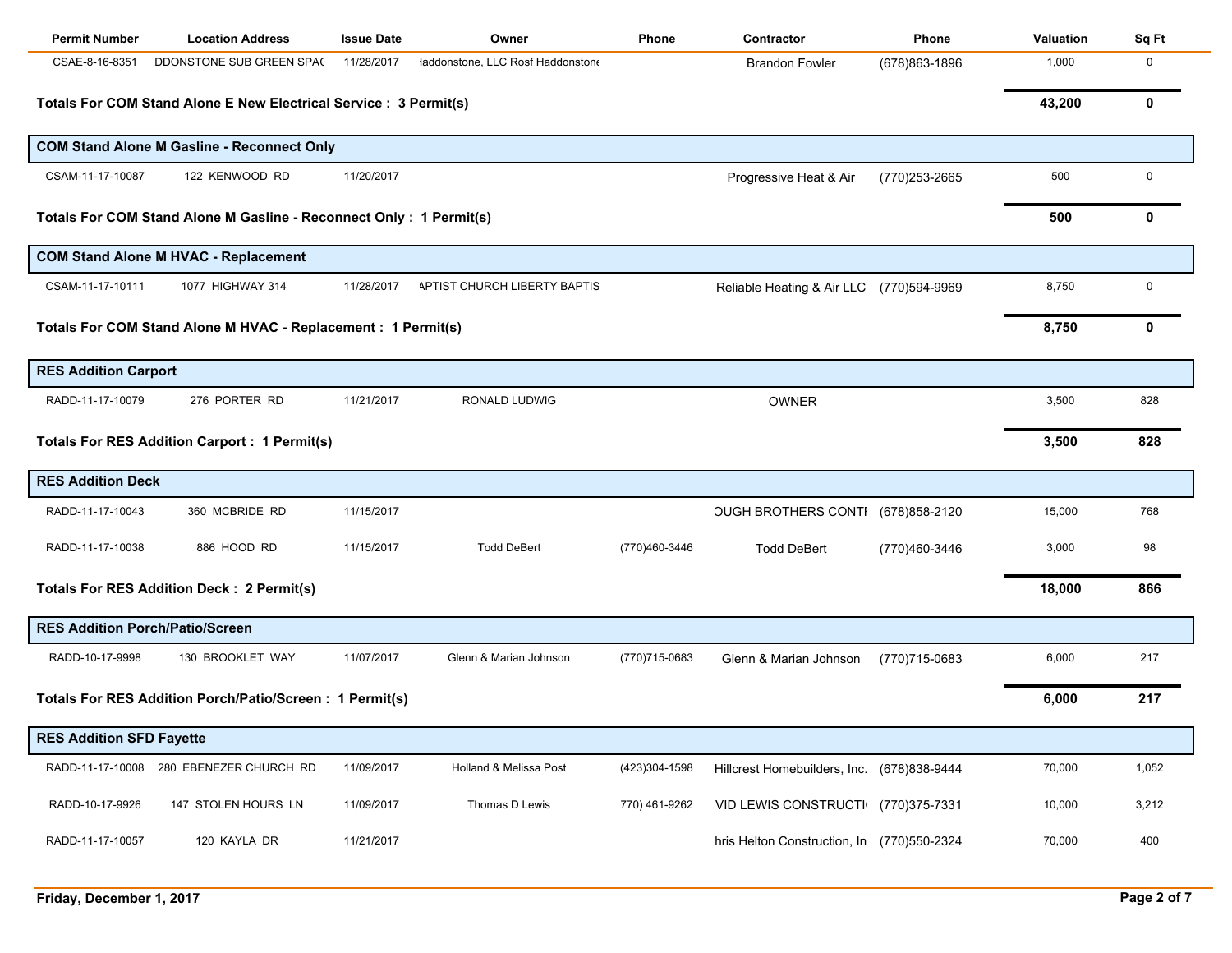| <b>Permit Number</b>                   | <b>Location Address</b>                                       | <b>Issue Date</b> | Owner                    | Phone          | Contractor                               | Phone          | <b>Valuation</b> | Sq Ft       |
|----------------------------------------|---------------------------------------------------------------|-------------------|--------------------------|----------------|------------------------------------------|----------------|------------------|-------------|
|                                        | Totals For RES Addition SFD Fayette : 3 Permit(s)             |                   |                          |                |                                          |                | 150,000          | 4,664       |
| <b>RES Demo SFD Fayette-Disaster</b>   |                                                               |                   |                          |                |                                          |                |                  |             |
| RDMO-11-17-10015                       | 135 TWIN BRANCH WALK                                          | 11/09/2017        | Nina Bailey McCranie     |                | Servpro                                  | (678) 796-5036 | 21,000           | $\mathbf 0$ |
| RDMO-11-17-10098                       | 305 BENJAMIN CIR                                              | 11/28/2017        | Michael Poma             |                | <b>Rex Mills</b>                         | (404) 207-8326 | 3,000            | 0           |
|                                        | Totals For RES Demo SFD Fayette-Disaster : 2 Permit(s)        |                   |                          |                |                                          |                | 24,000           | 0           |
| <b>RES Disaster Assessment Brooks</b>  |                                                               |                   |                          |                |                                          |                |                  |             |
| RDAR-11-17-10053                       | 1563 HIGHWAY 85 CONN                                          | 11/08/2017        | John Moody               | (770) 719-8351 | John Moody                               | (770)719-8351  | 0                | 0           |
|                                        | <b>Totals For RES Disaster Assessment Brooks: 1 Permit(s)</b> |                   |                          |                |                                          |                | 0                | 0           |
| <b>RES Disaster Assessment Fayette</b> |                                                               |                   |                          |                |                                          |                |                  |             |
| RDAR-11-17-10100                       | 105 SYCAMORE BND                                              | 11/21/2017        |                          |                | <b>OWNER</b>                             |                | 0                | 0           |
|                                        | Totals For RES Disaster Assessment Fayette : 1 Permit(s)      |                   |                          |                |                                          |                | $\mathbf 0$      | 0           |
| <b>RES Finish Basement</b>             |                                                               |                   |                          |                |                                          |                |                  |             |
| RFIN-11-17-10007                       | 145 LOGGIA PT                                                 | 11/03/2017        | Eric Daluga              | (201) 388-1221 | C & C Custom Homes                       | (404) 925-5915 | 45,000           | 1,748       |
| RFIN-11-17-10051                       | 365 DISCOVERY LAKE DR                                         | 11/17/2017        | Vimal Patel              | (404) 295-9641 | JP Dennis Homes                          | (770) 560-7693 | 40,000           | 1,527       |
| RFIN-11-17-10056                       | 316 HILLS BRIDGE RD                                           | 11/21/2017        | Brandon Harp             | (770) 789-2123 | <b>Brandon Harp</b>                      | (770) 789-2123 | 26,700           | 2,718       |
|                                        | Totals For RES Finish Basement : 3 Permit(s)                  |                   |                          |                |                                          |                | 111,700          | 5,993       |
| <b>RES New Covered Deck</b>            |                                                               |                   |                          |                |                                          |                |                  |             |
| RNEW-11-17-10018                       | 160 COMPTON DR                                                | 11/06/2017        | <b>Heather Misenhein</b> | (404)392-9031  | Mitchell Contracting Compa (404)392-9031 |                | 15,000           | 84          |
|                                        | <b>Totals For RES New Covered Deck: 1 Permit(s)</b>           |                   |                          |                |                                          |                | 15,000           | 84          |
| <b>RES New Garage</b>                  |                                                               |                   |                          |                |                                          |                |                  |             |
| RNEW-11-17-10009                       | 737 JEFF DAVIS DR                                             | 11/09/2017        | Glenn Wacaster           | (770)328-3524  | <b>Better-Bilt Buildings</b>             | (770)229-4957  | 26,000           | 624         |
|                                        | Totals For RES New Garage : 1 Permit(s)                       |                   |                          |                |                                          |                | 26,000           | 624         |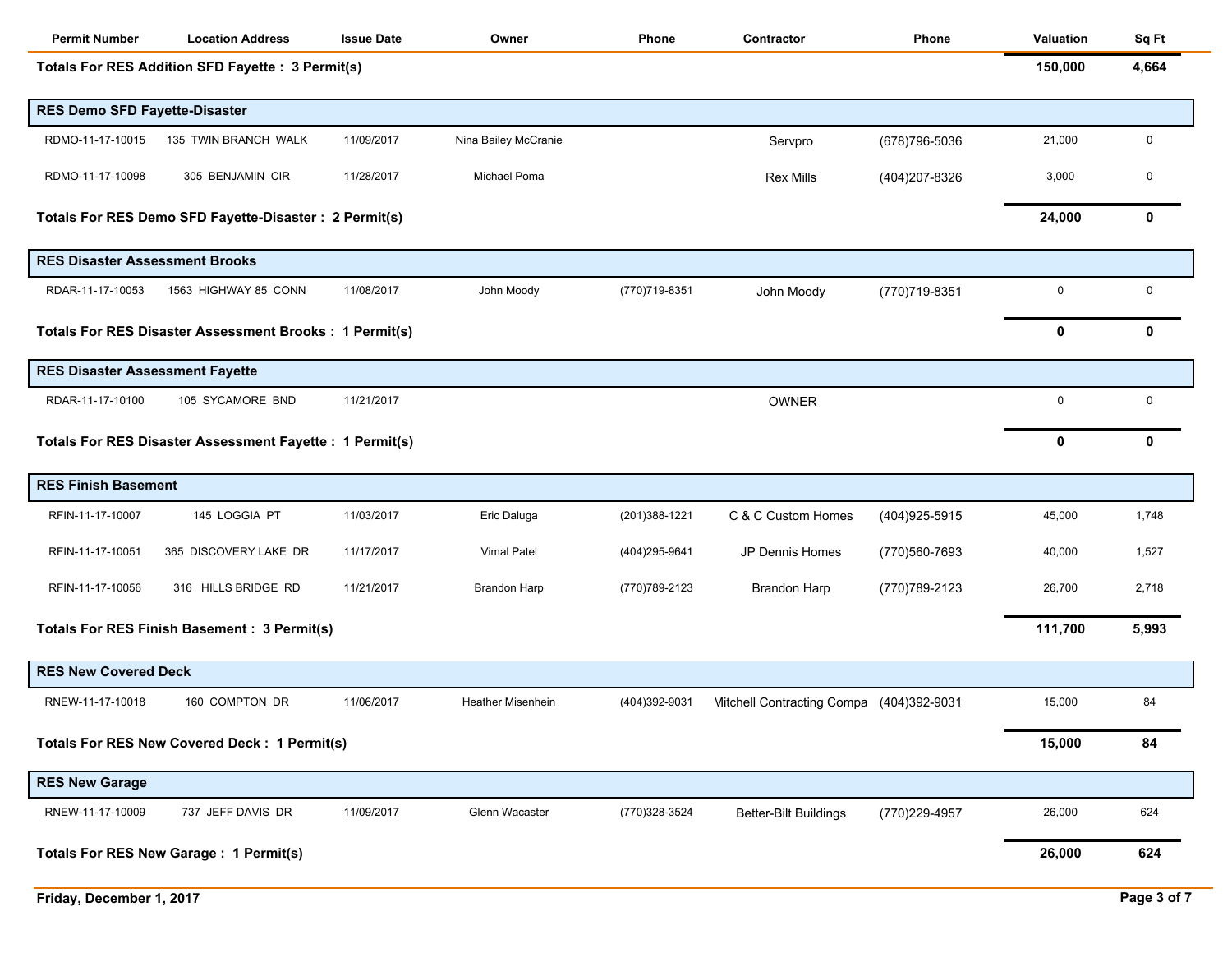| <b>Permit Number</b>                         | <b>Location Address</b>                            | <b>Issue Date</b> | Owner                               | Phone          | Contractor                       | Phone          | Valuation | Sq Ft |
|----------------------------------------------|----------------------------------------------------|-------------------|-------------------------------------|----------------|----------------------------------|----------------|-----------|-------|
| <b>RES New Manf/Mobile</b>                   |                                                    |                   |                                     |                |                                  |                |           |       |
| RNEW-10-17-10005                             | 210 DOLPHIN DR                                     | 11/03/2017        | Yes Communities Yes Communities     | (770)461-7145  | Mobile Home Impound              | (770)630-4616  | 10,000    | 1,276 |
|                                              | Totals For RES New Manf/Mobile : 1 Permit(s)       |                   |                                     |                |                                  |                | 10,000    | 1,276 |
| <b>RES New Porch/Patio/Screen</b>            |                                                    |                   |                                     |                |                                  |                |           |       |
| RNEW-11-17-10076                             | 530 STONEHAVEN DR                                  | 11/21/2017        | Shawn McGrath                       | (580) 747-8013 | T-Square Remodeling              | (770)719-9114  | 65,000    | 588   |
|                                              | Totals For RES New Porch/Patio/Screen: 1 Permit(s) |                   |                                     |                |                                  |                | 65,000    | 588   |
| <b>RES New SFD Fayette</b>                   |                                                    |                   |                                     |                |                                  |                |           |       |
| RNEW-6-17-9441                               | <b>ROBINSON RD</b>                                 | 11/02/2017        | Donnie Gilbert                      | (404)391-3144  | <b>CMD Homes LLC</b>             | (404)391-3144  | 240,000   | 7,373 |
| RNEW-9-17-9862                               | 165 HAYDEN CT                                      | 11/02/2017        | irk Quality Homes Trademark Quality | (706) 672-4973 | <b>Trademark Quality Homes</b>   | (706) 656-1008 | 195,000   | 6,751 |
| RNEW-10-17-9929                              | 235 Blue Point PKWY                                | 11/03/2017        | New Leaf Homes New Leaf Homes       | (678) 618-1478 | New Leaf Homes, LLC              | (404) 260-7765 | 260,000   | 4,164 |
| RNEW-10-17-9986                              | 231 Blue Point PKWY                                | 11/03/2017        | New Leaf Homes New Leaf Homes       | (678) 618-1478 | New Leaf Homes, LLC              | (404) 260-7765 | 260,000   | 4,505 |
| RNEW-10-17-9988                              | 212 DOGWOOD TR                                     | 11/07/2017        | <b>Brent Townsend</b>               | (678) 548-8606 | LP Builders Inc.                 | (770)719-2515  | 525,000   | 5,835 |
| RNEW-10-17-9982                              | 123 SILVER LAKE WAY                                | 11/07/2017        | ional Homes, Inc. Simply Southern 1 | (770) 527-6955 | ' Southern Traditional Hom∈      | (770)318-2357  | 150,000   | 5,944 |
| RNEW-11-17-10020                             | 220 ELYSIAN DR                                     | 11/08/2017        | .R. Horton-Crown D.R. Horton-Crow   | (678) 509-0555 | D.R. Horton-Crown, LLC           | (678)509-0538  | 200,000   | 7,613 |
| RNEW-11-17-10023                             | 240 ELYSIAN DR                                     | 11/08/2017        | .R. Horton-Crown D.R. Horton-Crow   | (678) 509-0555 | D.R. Horton-Crown, LLC           | (678)509-0538  | 200,000   | 5,146 |
| RNEW-11-17-10044                             | 419 BANKSTOWN RD                                   | 11/09/2017        | Johnston Homes                      | (770)866-2607  | Matt Johnston                    | (770)866-2060  | 405,000   | 7,735 |
| RNEW-11-17-10037                             | <b>ADAMS RD</b>                                    | 11/13/2017        | John Rutledge                       | (770) 757-5129 | John Rutledge                    | (770) 757-5129 | 120,000   | 1,537 |
| RNEW-10-17-9893                              | 110 ENSLEY PT                                      | 11/13/2017        | IDO HOme Solutions, LLC             | (404) 587-6463 | <b>Billionaires Construction</b> | (678) 533-9200 | 300,000   | 7,443 |
| RNEW-11-17-10046                             | 295 EVANS WAY                                      | 11/16/2017        | <b>Gary Sinise Foundation</b>       | (218)393-1249  | Hamlin Construction, Inc.        | (770)616-0613  | 56,000    | 5,423 |
| RNEW-11-17-10048                             | 125 KAYLA DR                                       | 11/27/2017        | Randy Longino                       | (770)461-6059  | L & S Contracting LLC            | (678) 776-6136 | 300,000   | 5,485 |
| RNEW-11-17-10097                             | 110 Rowboat DR                                     | 11/29/2017        | New Leaf Homes New Leaf Homes       | (678) 618-1478 | New Leaf Homes, LLC              | (404) 260-7765 | 30,000    | 7,128 |
| Totals For RES New SFD Fayette: 14 Permit(s) | 3,241,000                                          | 82,082            |                                     |                |                                  |                |           |       |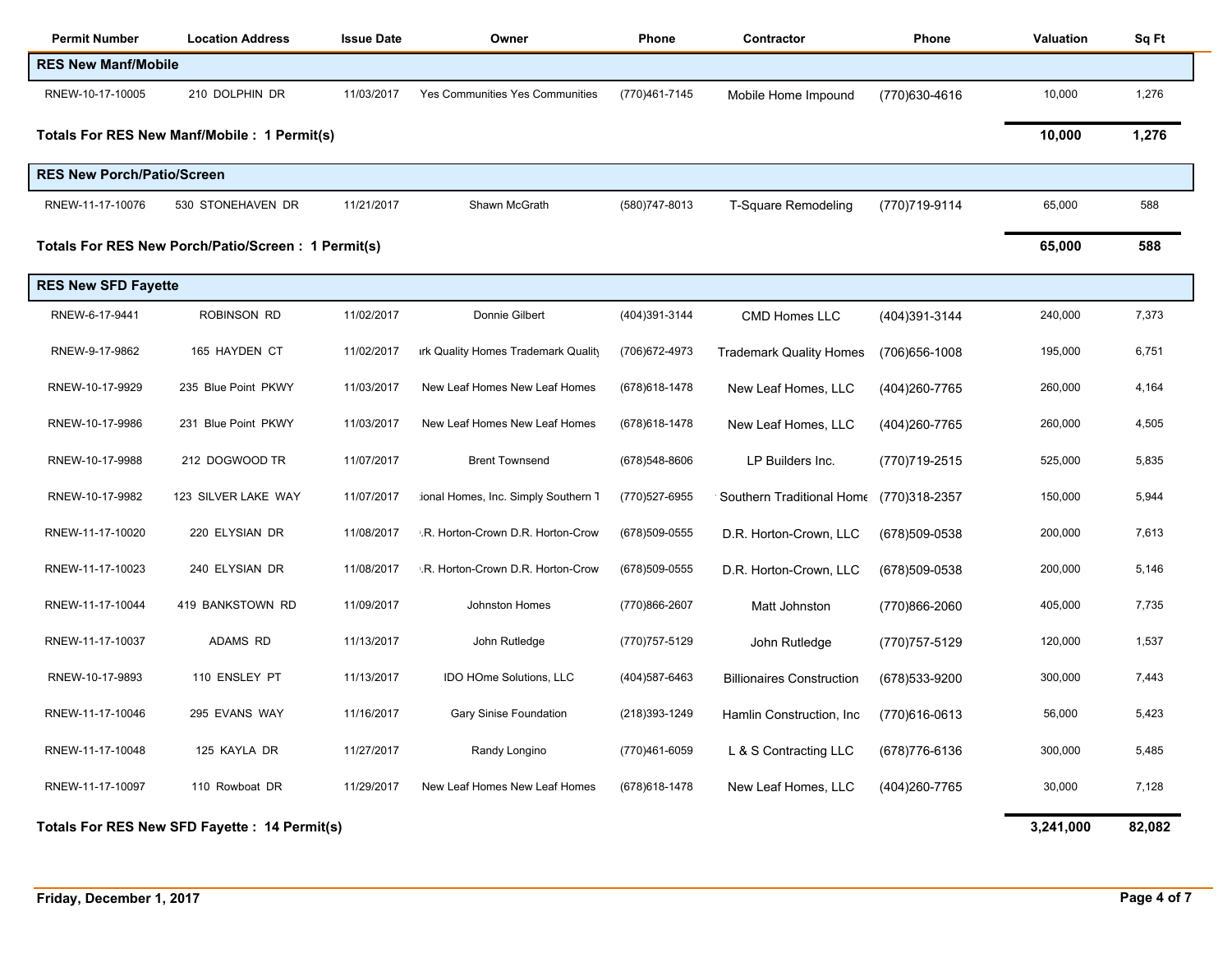| <b>Permit Number</b>                    | <b>Location Address</b>                                       | <b>Issue Date</b> | Owner                   | Phone          | Contractor              | <b>Phone</b>   | Valuation      | Sq Ft       |
|-----------------------------------------|---------------------------------------------------------------|-------------------|-------------------------|----------------|-------------------------|----------------|----------------|-------------|
|                                         | <b>RES Pers.Care Hm Assessment Fayette</b>                    |                   |                         |                |                         |                |                |             |
| RPCH-11-17-10102                        | 252 NELMS RD                                                  | 11/22/2017        | Raymond Johnson         | (404) 277-2419 | Raymond Johnson         |                | $\overline{1}$ | $\mathbf 0$ |
|                                         | Totals For RES Pers. Care Hm Assessment Fayette : 1 Permit(s) |                   |                         |                |                         |                | 1              | 0           |
| <b>RES Pool New-Fayette</b>             |                                                               |                   |                         |                |                         |                |                |             |
| RPOL-11-17-10049                        | 105 HAYDEN CT                                                 | 11/17/2017        | David Cyrus             | (678) 576-3796 | Innovative Pool and Spa |                | 88,150         | $\mathbf 0$ |
| RPOL-10-17-9974                         | 145 DUKES CT                                                  | 11/20/2017        | Chip Cofer              | (678) 778-3580 | Innovative Pool and Spa | (770)487-9618  | 71,450         | 0           |
|                                         | Totals For RES Pool New-Fayette : 2 Permit(s)                 |                   |                         |                |                         |                | 159,600        | 0           |
| <b>RES Pool Repair</b>                  |                                                               |                   |                         |                |                         |                |                |             |
| RPOL-11-17-10054                        | 235 ESSEX CIR                                                 | 11/15/2017        | Neal & Katherine Chater |                | J & M Pools             | (770)251-0053  | 30,000         | $\pmb{0}$   |
|                                         | Totals For RES Pool Repair: 1 Permit(s)                       |                   |                         |                |                         |                | 30,000         | 0           |
| <b>RES Renov Remodel Interior Space</b> |                                                               |                   |                         |                |                         |                |                |             |
| RREN-10-17-9920                         | 170 ROYAL RIDGE WAY                                           | 11/02/2017        | Tim Grahl               | (678) 438-4556 | Scott Brothers Homes    | (404) 597-5327 | 55,000         | 2,365       |
| RREN-11-17-10072                        | 138 GROOMS RD                                                 | 11/20/2017        | <b>DAWN PEAK</b>        | (404) 771-0942 | owner builder           |                | 12,000         | 406         |
|                                         | Totals For RES Renov Remodel Interior Space : 2 Permit(s)     |                   |                         |                |                         |                | 67,000         | 2,771       |
| <b>RES Renov Remodel SFD Fayette</b>    |                                                               |                   |                         |                |                         |                |                |             |
| RREN-1-17-8921                          | 2360 HIGHWAY 85 RD                                            | 11/01/2017        | Gabriella Nanci         | (404) 323-1147 | Gabriella Nanci         | (404) 323-5691 | 65,000         | 1,845       |
| RREN-11-17-10088                        | 135 TWIN BRANCH WALK                                          | 11/21/2017        | Nina Bailey McCranie    |                | Servpro                 | (678) 796-5036 | 28,000         | 300         |
|                                         | Totals For RES Renov Remodel SFD Fayette : 2 Permit(s)        |                   |                         |                |                         |                | 93,000         | 2,145       |
| <b>RES Repair Pool House</b>            |                                                               |                   |                         |                |                         |                |                |             |
| RRRP-11-17-10070                        | 105 DIX LEE ON CT                                             | 11/22/2017        | Samuel Green            |                | A-1 CONSTRUCTION        |                | 4,980          | $\pmb{0}$   |
|                                         | Totals For RES Repair Pool House : 1 Permit(s)                |                   |                         |                |                         |                | 4,980          | 0           |
| <b>RES Repair SFD Fayette</b>           |                                                               |                   |                         |                |                         |                |                |             |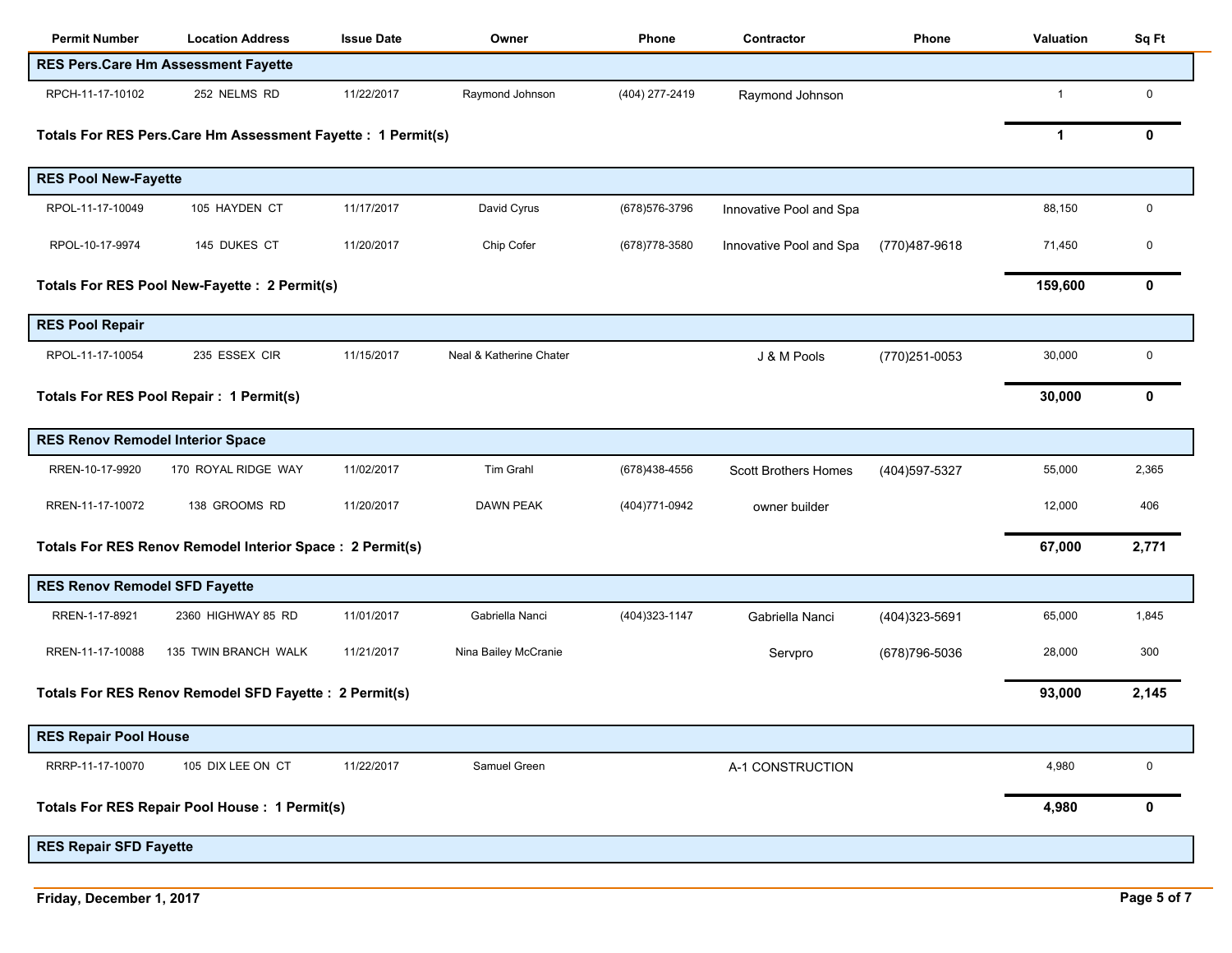| <b>Permit Number</b>               | <b>Location Address</b>                                              | <b>Issue Date</b> | Owner                   | Phone          | Contractor                                | Phone          | Valuation | Sq Ft            |
|------------------------------------|----------------------------------------------------------------------|-------------------|-------------------------|----------------|-------------------------------------------|----------------|-----------|------------------|
| RRRP-11-17-10021                   | 137 LAFAYETTE DR                                                     | 11/06/2017        | <b>BERTHA CARTER</b>    |                | LEANING AND CONSTRU                       |                | 12,000    | 250              |
|                                    | Totals For RES Repair SFD Fayette : 1 Permit(s)                      |                   |                         |                |                                           |                | 12,000    | 250              |
|                                    | <b>RES Stand Alone E Generator/Xfer Switch</b>                       |                   |                         |                |                                           |                |           |                  |
| RSAE-11-17-10077                   | 125 AMBER CT                                                         | 11/27/2017        | Alan Morris             | (770)461-5080  | DERSON POWER SERVIC (678)576-8809         |                | 3,000     | $\pmb{0}$        |
|                                    | Totals For RES Stand Alone E Generator/Xfer Switch : 1 Permit(s)     |                   |                         |                |                                           |                | 3,000     | 0                |
|                                    | <b>RES Stand Alone E New Electrical Service</b>                      |                   |                         |                |                                           |                |           |                  |
| RSAE-8-17-9728                     | 265 DAVIS RD                                                         | 11/09/2017        | Davis LLC               |                | <b>WE Harp Electric</b>                   | (770) 655-5130 | 800       | $\mathbf 0$      |
| RSAE-11-17-10081                   | 190 PINE KNOTT RD                                                    | 11/21/2017        | <b>ELAINE VERAZA</b>    |                | <b>Tara Contractor</b>                    | (770)477-7000  | 400       | 0                |
| RSAE-11-17-10096                   | 276 PORTER RD                                                        | 11/21/2017        |                         |                | Ron Ludwig                                | (404)328-8090  | 600       | 0                |
|                                    | Totals For RES Stand Alone E New Electrical Service : 3 Permit(s)    |                   |                         |                |                                           |                | 1,800     | 0                |
|                                    | RES Stand Alone E Panel / Meterbase Upgrade                          |                   |                         |                |                                           |                |           |                  |
| RSAE-11-17-10014                   | 229 CALLAWAY RD                                                      | 11/16/2017        | <b>AUTHUR TRIPPLETT</b> |                | <b>Mister Sparky</b>                      | (770)422-3400  | 6,600     | 0                |
|                                    | Totals For RES Stand Alone E Panel / Meterbase Upgrade : 1 Permit(s) |                   |                         |                |                                           |                | 6,600     | 0                |
| <b>RES Stand Alone M Duct Work</b> |                                                                      |                   |                         |                |                                           |                |           |                  |
| RSAM-11-17-10036                   | 170 SPRINGHOUSE LN                                                   | 11/08/2017        | <b>JOE BARKSDALE</b>    |                | ABETTER HEATING & AIR (770)603-9193       |                | 4,000     | 0                |
| RSAM-11-17-10034                   | 115 CROSS CREEK TRL                                                  | 11/21/2017        | PAUL TOTH               | (678) 787-8808 | Reliable Heating & Air, INC (678)572-5536 |                | 3,141     | 0                |
|                                    | Totals For RES Stand Alone M Duct Work: 2 Permit(s)                  |                   |                         |                |                                           |                | 7,141     | 0                |
|                                    | <b>RES Stand Alone M HVAC - Replacement</b>                          |                   |                         |                |                                           |                |           |                  |
| RSAM-6-17-9446                     | 100 COLONY PT                                                        | 11/02/2017        | <b>MIKE HIGHAM</b>      | (713)410-4990  | Estes Heating & Air                       | (404)366-0509  | 7,396     | 0                |
| RSAM-11-17-10019                   | 655 LEES MILL RD                                                     | 11/02/2017        |                         |                | Estes Heating & Air                       | (404)366-0509  | 5,295     | 0                |
| RSAM-10-17-9995                    | 100 COLONY PT                                                        | 11/02/2017        | NICOLE HIGHMAN          |                | Estes Heating & Air                       | (404)366-0509  | 8,340     | 0                |
| RSAM-9-17-9871                     | 120 HIGHGROVE DR                                                     | 11/02/2017        | <b>MATT HEICK</b>       |                | Estes Heating & Air                       | (404)366-0509  | 6,497     | $\boldsymbol{0}$ |